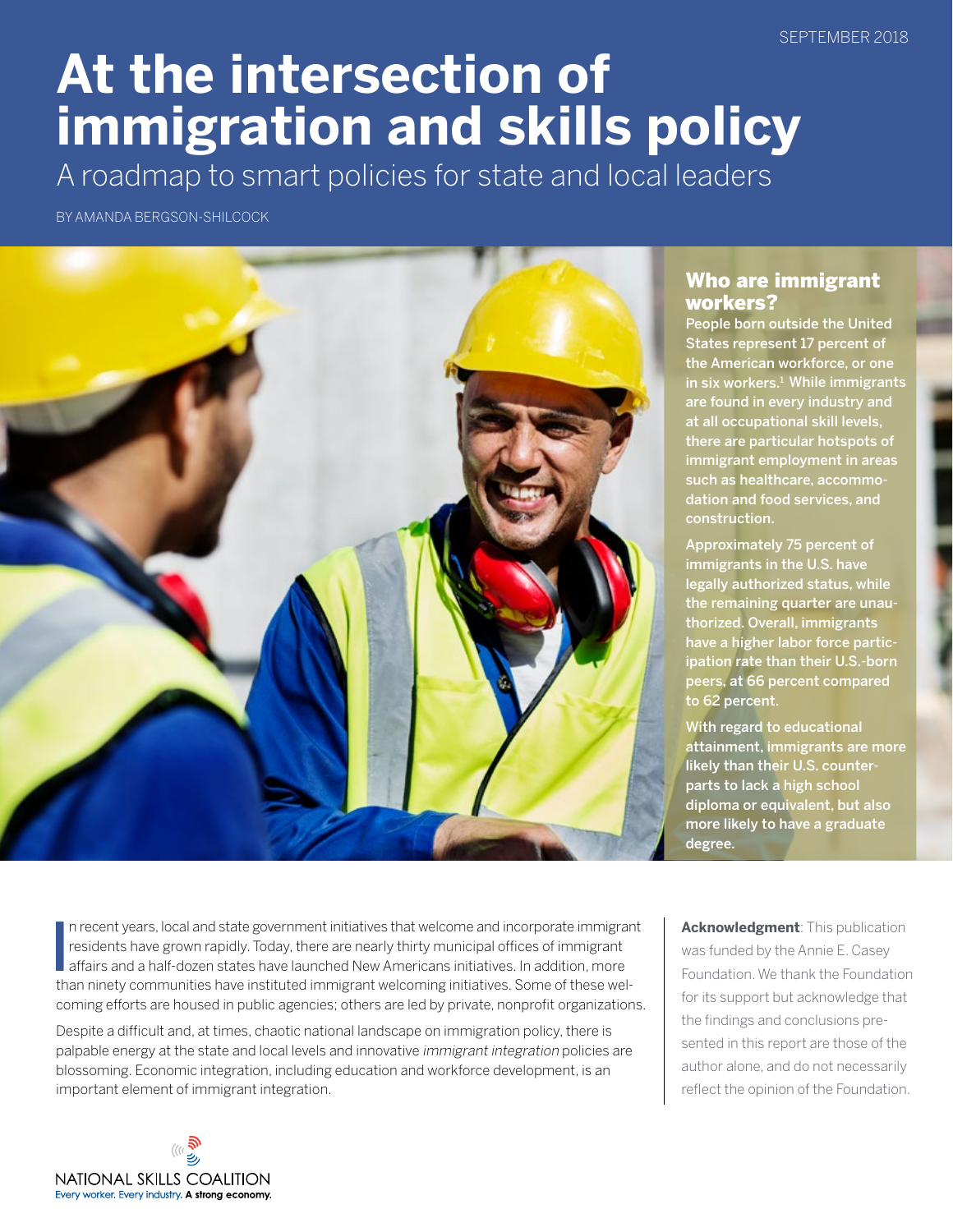While state and local immigrant affairs offices tackle a wide range of issues relevant to their immigrant and U.S.-born constituents, skills policies represent a notable and growing area of emphasis in their work. Public officials and the broader community of business and civic stakeholders are recognizing the important role that workforce and adult education policies play in ensuring a robust talent pipeline for local employers. And, they acknowledge the value of such policies in fostering the economic and social integration of immigrant residents.

This publication illustrates a handful of the ways that states and localities are approaching immigrant skill-building policy. It focuses in particular on policies that provide a pathway to middle-skill jobs – those that require more than a high school diploma, but not a four-year degree. Middle-skill jobs remain the largest segment of the U.S. economy,<sup>2</sup> and are a crucial pathway to good, family sustaining employment.

This brief is not meant to be a comprehensive survey; the field is changing too rapidly and this publication does not have the space to include every activity being undertaken in this realm. However, it is intended to provide a roadmap of potential policy levers for advocates who are interested in sharpening the skills focus of state and local immigrant affairs offices, in strengthening the connections between those offices and their peers in labor and education agencies, or in bolstering attention to immigrant skills issues in states and localities without dedicated immigrant offices.

This publication is divided into three sections: The first provides examples illustrating how local and state agencies have implemented immigrant skills policies. The second section describes how immigrant skills policies can fit into the larger context of state and local workforce and education goals. Finally, the publication concludes with recommendations for advocates interested in strengthening immigrant affairs offices' ability to advance effective skills policies, and/ or strengthening cross-agency connections with workforce and education officials in their own locales.

## UNDERSTANDING THE THREE TYPES OF IMMIGRANT OFFICES

#### **Mayoral offices of immigrant affairs**

Cities of all sizes have launched special offices to address immigrant constituents' needs. The oldest and largest of these offices are found in major cities such as New York and Boston. But offices of immigrant affairs are also found in places as diverse as Pittsburgh, Nashville, Atlanta, Detroit, Salt Lake County, and San Jose.

The structure of these offices varies according to the municipal government in which they are housed. Offices may exist under the supervision of the Mayor or Managing Director, within a city's Commerce Department or other agency.

With a few noteworthy exceptions, budgets for these offices are typically small, ranging between \$200,000 and \$500,000 a year, and support one to three staff members. As a result, mayoral offices typically need to collaborate with fellow city employees and other stakeholders to effect change. Primary areas of focus for these offices generally include access to municipal services, language access, municipal identification cards, and citizenship and naturalization. Some offices have supported worker-rights efforts, immigration legal services, and/or English language classes.

#### **State New Americans initiatives**

Most state New Americans initiatives have been instituted [via administrative actions](http://www.pewtrusts.org/en/research-and-analysis/articles/2015/09/17/state-immigration-policy-offices-3-takeaways) - typically a governor's executive order. California is alone in having launched<sup>3</sup> its effort via legislation establishing a state-level Director of Immigrant Integration, housed within the Governor's office and possessing a \$750,000 budget. In contrast, efforts such as the Michigan Office of New Americans, housed within the state's Department of Licensing and Regulatory Affairs (LARA), and the Ohio Office of Opportunities for New Americans, housed within the state's Development Services Agency, were both created via executive order. Areas of focus for these offices can include access to public services (including workforce development services) and immigration legal services.

#### **Local welcoming initiatives**

A majority of the ninety-plus welcoming initiatives in the United States are civic-led efforts housed within nonprofit organizations or similar community groups, such as [Global DSM](https://www.dsmpartnership.com/filesimages/Growing%20Business%20Here/PDF/2016_GlobalDSM_InternationalTalentStrategy%20(1).pdf) (Des Moines Partnership). However, there are also welcoming initiatives that are part of local government. Examples of the latter include the [Welcoming Charlotte Partnership](http://charlottenc.gov/international-relations/inltcommunity/Pages/Welcoming-Partnership.aspx), launched by the Charlotte, North Carolina, Mayor's Office, and [One Macomb,](http://people.macombgov.org/People-About) an initiative of Macomb County government in Michigan. Welcoming initiatives range widely in terms of their primary issue areas, although most include a general focus on cross-cultural understanding, public education campaigns, and community-building events. A subset of welcoming initiatives include adult education and/or workforce development among their issue areas.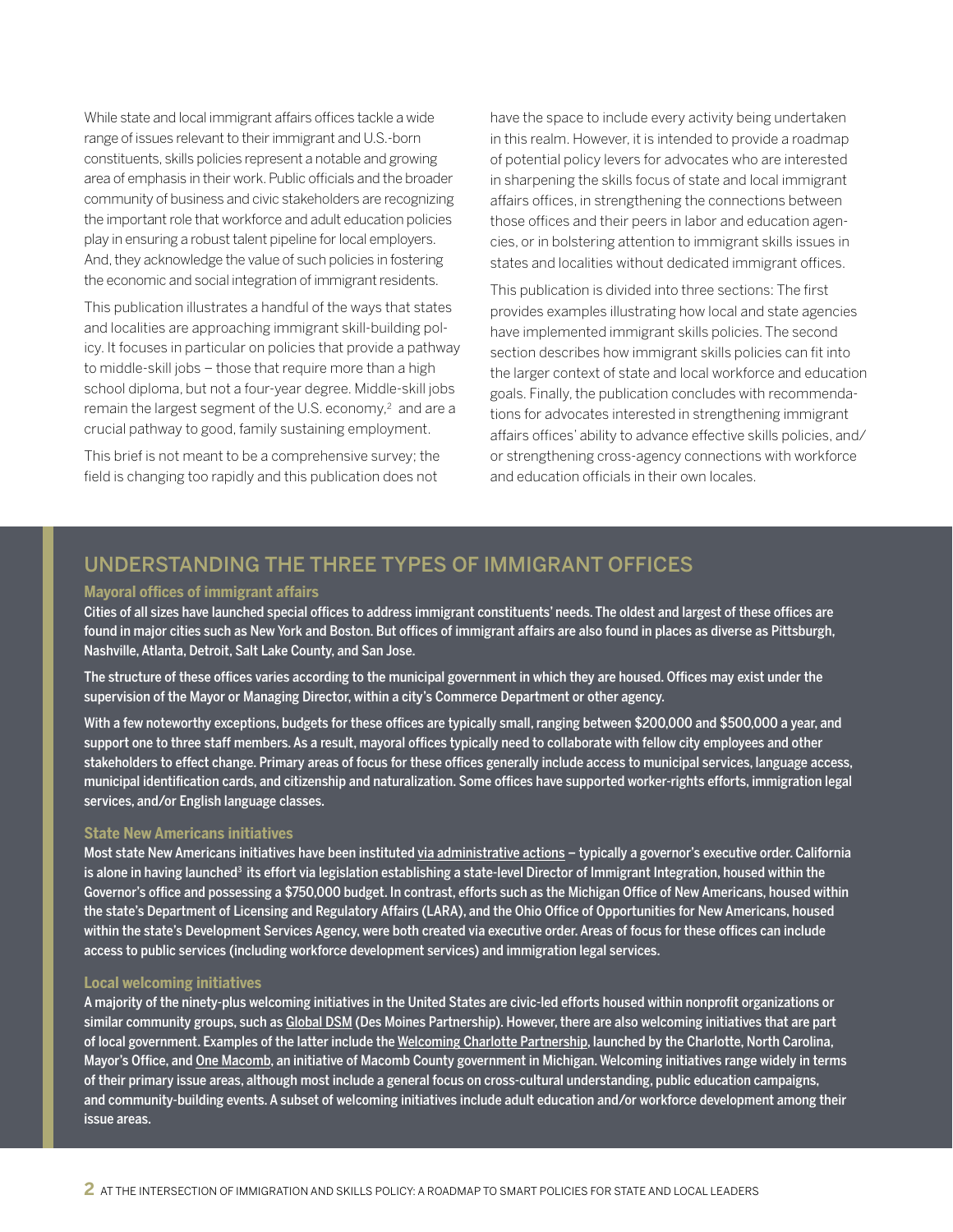# **Examples of state and local immigrant skills policies**

States and localities use different mechanisms to pursue immigrant skills policies and programs. Some policies are implemented directly by a mayoral or state office focusing on immigration issues. Others are led by state labor departments, municipal workforce agencies, or other agencies.

Below, we highlight specific examples of how states are implementing policies that are inclusive of immigrant adult learners and workers. For a deeper exploration of specific skills policy models, see National Skills Coalition's (NSC's) state policy toolkits and 50-state scans. Available on the [State Policy page of the NSC's website,](https://www.nationalskillscoalition.org/state-policy) these materials are designed for advocates to use in drafting their own state or local policies on topics such as career pathway alignment, integrated education and training, or apprenticeship and work-based learning.

#### **Improved access to public workforce services**

Several city and state immigrant offices have worked to improve immigrant access to publicly funded workforce services. These services are often funded through the Workforce Innovation and Opportunity Act (WIOA). Title I of WIOA provides formula funding to each state's workforce agency. WIOA infrastructure in each state includes a state workforce board, one or more local workforce boards, and a network of direct-service centers known as American Job Centers.4

- n In New York State, the Office for New Americans spearheaded an effort to use approximately \$1 million in [federal Community Services Block Grant \(CSBG\) funds](https://www.nationalskillscoalition.org/news/blog/new-york-state-funds-community-navigators-project-for-low-income-immigrants) to improve immigrants' access to public services, including workforce development. The project provided grants of approximately \$75,000 each to fourteen community action agencies and other nonprofit partners in various regions across the state. Funds in each local area supported a Community Navigator position responsible for gathering data on immigrant workforce needs and opportunities, organizing monthly workshops on workforce topics, and overseeing a corps of volunteer navigators who could help immigrants access public services for which they were eligible.
- n In 2017, the Michigan Office for New Americans (MONA) used WIOA Title I Governor's Reserve funds (sometimes called discretionary funds), paired with state funding, to establish new Refugee/Immigrant Navigator positions in collaboration with four local workforce boards and community partners. The Navigators are modeled on an earlier state program that provided similar services to jobseekers with disabilities. Navigators receive specialized training and are available to help refugee and immigrant jobseekers understand their eligibility for workforce

services and access job training, placement, and related services as appropriate. In 2018, MONA collaborated with the Michigan Talent Investment Agency to issue two publications – [a checklist and PowerPoint presentation](https://www.nationalskillscoalition.org/news/blog/michigan-releases-new-materials-on-determining-immigrant-eligibility-for-wioa-title-i-services) – to aid all workforce agency staff in understanding state and federal policy requirements for determining immigrant and refugee eligibility for WIOA services.

■ Working in collaboration with the California Employment Development Department and other state officials, the California Workforce Development Board issued an [English Language Learner policy brief](https://cwdb.ca.gov/wp-content/uploads/sites/43/2016/08/LEP-Policy-Brief-Final-Draft-01.26.17.pdf) as one of a series of such publications designed to assist local workforce boards in serving individuals with barriers to employment.

#### **Apprenticeship and work-based learning**

Apprenticeship is often described as "the other college, without the debt." It is perhaps the best known version of a broader array of earn-and-learn models known collectively as work-based learning. Work-based learning is a type of job training that combines on-the-job and classroom instruction.

- n In Maryland, state officials drew on a U.S. Department of Labor American Apprenticeship grant to support the nonprofit [Baltimore Alliance for Careers in Healthcare](http://www.baltimorealliance.org/) (BACH) in developing several healthcare related apprenticeships, including environmental services technician, surgical technologist, and licensed practical nurse. Founded in 2005, BACH analyzes labor market needs to identify healthcare occupations that are in high demand by local employers such as Johns Hopkins Hospital. Notably, while immigrants are among BACH's target populations, the nonprofit serves significant numbers of U.S.-born jobseekers who have barriers to employment.
- n In Philadelphia, the Mayor's Office of Immigrant Affairs, Office of the Managing Director, and city Department of Commerce collaborated with the nonprofit Welcoming Center for New Pennsylvanians as a key partner in implementing a [municipal fellowship program.](https://www.nationalskillscoalition.org/news/blog/philadelphia-launches-city-fellowship-to-match-jobseekers-with-in-demand-positions-in-municipal-government) Designed as one piece of a larger strategy nicknamed City as Model Employer, the program provides twelve-week fellowships that help to fill in-demand positions at city government agencies. The fellowships pay \$13 per hour, and provide an opportunity for immigrants who have credentials from their home countries but have been unemployed or working in low-wage jobs in the U.S. to gain crucial municipal work experience. In addition to immigrants, other target populations for the initiative are expected to include outof-school youth, justice-involved individuals, and adults with foundational skills gaps.
- $\blacksquare$  In Idaho, state refugee officials worked with the Idaho Department of Labor and the nonprofit Global Talent [Idaho](http://www.globaltalentidaho.org/) (GTI) to provide work-based learning opportunities for refugees. GTI is a nonprofit initiative that supports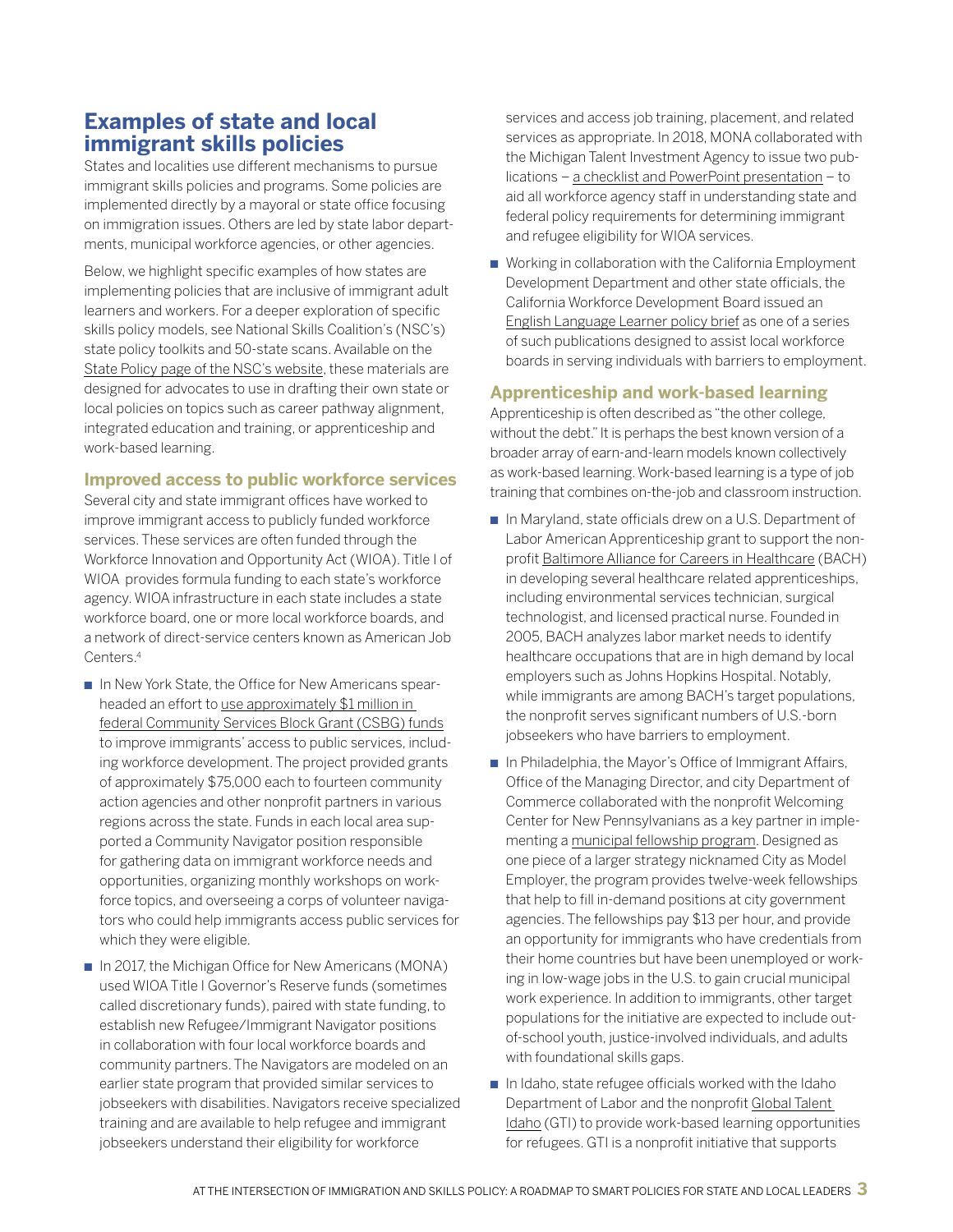

refugees and immigrants who have degrees and credentials from their home countries and are seeking to find skill-appropriate employment in the United States. Its programming has been supported by a U.S. Department of Labor Job-Driven National Emergency Grant (JD-NEG) and Supplemental Nutrition Assistance Program Employment and Training funds, as well as private donors.

#### **Expanded access to adult English for Speakers of Other Languages (ESOL) services**

A number of city and state immigrant offices have addressed the need for ESOL. In some cases, this effort consists primarily of providing a map showing locations of local ESOL classes offered by private providers. The examples below pertain to more robust ESOL programming that is directly supported or overseen by municipal offices of immigrant affairs; a far greater number of cities are supporting ESOL through traditional adult education channels.

- n New York State's Office of New Americans invests substantially in ESOL using state dollars.<sup>5</sup> Tens of thousands of adults have participated in in-person classes offered through nonprofit and other partners, and approximately 1,500 individuals have participated in the mobile phonebased [Cell-Ed distance learning model](https://www.cell-ed.com/designing-from-the-bottom-up-a-partnership-with-new-york-states-office-for-new-americans/). The office's innovative Cell-Ed partnership is especially notable given the identified demand for remote English language learning among workers in the upstate dairy industry.
- The Boston Mayor's Office for Immigrant Advancement (MOIA) is one of the oldest municipal immigrant offices in the country. While MOIA does not directly provide workforce or adult education services, the office maintains a web-based directory of adult English language classes that can be used by English learners and advocates who serve this population. In addition, MOIA uses money raised in its annual We Are Boston fundraiser to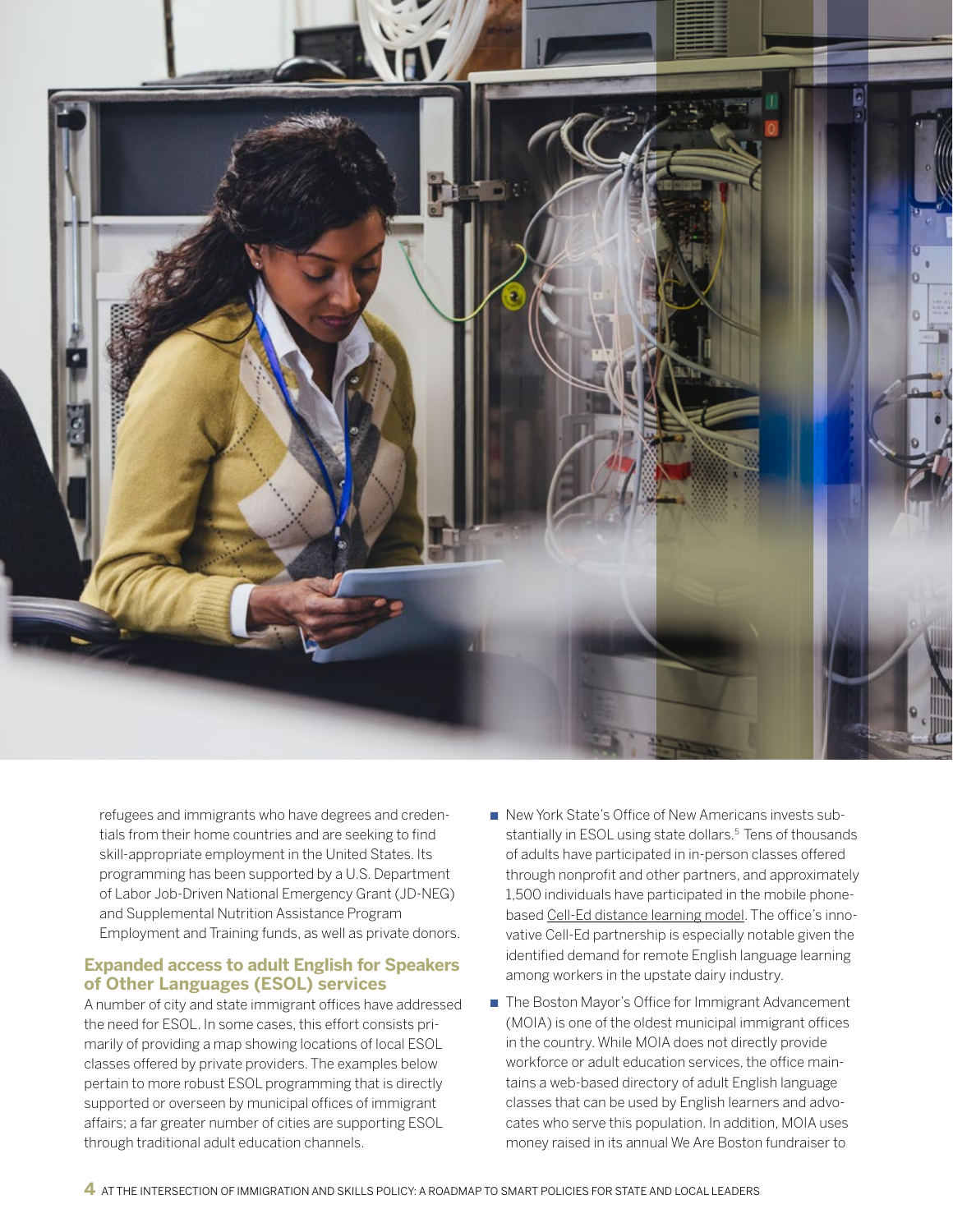support English learning: in 2018, the office made a total of \$150,000 in grants to the nonprofit [English for New](http://www.Englishfornewbostonians.org)  [Bostonians](http://www.Englishfornewbostonians.org) (to support ESOL programming) and to ten grassroots organizations (for a variety of educational and civic activities).

n In Michigan, MONA funded five innovative adult ESOL pilot programs during 2017. Each program received a one-year grant of approximately \$50,000. Funding came from the Governor's office. The intent of the pilots was to provide in-demand English learning services that could reach under-served populations and could not easily be funded using existing state or federal ESOL funding. Among the models funded were a [contextualized ESOL program for](http://www.mlive.com/news/grand-rapids/index.ssf/2016/12/literacy_center_gets_share_of.html)  [the construction industry](http://www.mlive.com/news/grand-rapids/index.ssf/2016/12/literacy_center_gets_share_of.html) that also allows participants to earn an Occupational Safety and Health Administration (OSHA) safety certification and forklift license.

#### **Effective Workforce Innovation and Opportunity Act (WIOA) implementation**

Since WIOA was reauthorized by Congress in 2014, state implementation has moved forward on numerous fronts. California is among the states that have made particular effort to ensure that immigrants and English learners have equitable access to WIOA services.

- California's Director of Immigrant Integration is housed within the Governor's office, and works closely with peers at the state Workforce Development Board and the California Employment Development Department, which includes the Labor and Workforce Development Agency. These officials have collaborated to improve services to immigrants and English learners under WIOA, such as through the release of [WIOA planning guidance](https://www.edd.ca.gov/Jobs_and_Training/pubs/wsd18-01.pdf) from the state Workforce Board. The guidance includes detailed instructions to local workforce boards about how to ensure that both the WIOA planning process and WIOAfunded services are responsive to the needs of English learners. For example, WIOA regional plans that include counties where more than 15 percent of the workforce are English language learners (ELLs) are required to provide specific information in their plans about how this population will be served.
- $\blacksquare$  In 2017, California launched a [pilot initiative](https://cwdb.ca.gov/initiatives/english-language-learners-immigration-initiatives/background-information-on-the-ell-navigator-rfa-process-awardees/) known as the ELL Navigator program, in which \$2.5 million in WIOA [Title I discretionary funds](https://www.nationalskillscoalition.org/news/blog/california-uses-2-5-million-in-wioa-discretionary-funds-to-support-workforce-navigation-for-immigrants) was distributed to five local workforce boards (and their local nonprofit partners) to support new navigator positions helping English learners to access WIOA services for which they are eligible.

#### **Workforce and education data policies**

State workforce data policies guide the collection, analysis, and use of public data to inform workforce and education policy decisions.6 In some cases, this data is part of a larger State Longitudinal Data System (SLDS) that combines

records from K-12, higher education, and workforce systems to understand patterns of educational attainment and employment outcomes among state residents. To date, state and local immigrant offices have not been formally involved in SLDS, but at least two states have used such data to help inform skills policies as they pertain to immigrants.

- Following advocacy by a wide range of stakeholders, in 2014 Minnesota's legislature passed a law mandating that the Department of Employment and Economic Development (DEED) produce a regular [report on publicly](https://mn.gov/deed/assets/workforce-program-outcomes_tcm1045-132789.pdf)  [funded workforce program outcomes](https://mn.gov/deed/assets/workforce-program-outcomes_tcm1045-132789.pdf). Unusually for a public dataset, the information is required to go beyond the traditional demographic categories and provide disaggregated information (where possible) on specific populations of interest. For example, outcomes for Somali immigrants, Hmong immigrants, and American Indian populations — all groups that have a significant presence in Minnesota — are broken out individually. In addition, the report cross-tabulates data to illustrate equity gaps between populations in terms of their workforce outcomes.
- Washington State's Training and Education Coordinating [Board](http://wtb.wa.gov/WTR2017.asp) produces a robust array of workforce program reports and data. In addition, the State Board of Community and Technical Colleges (SBCTC) has used its own data to analyze student progress. The SBCTC's use of a [pathway evaluator analysis](https://www.nationalskillscoalition.org/resources/publications/file/SWEAP_Pathway_Evaluator_Report.pdf) helped inform the development of the Integrated Basic Education and Skills Training ([I-BEST](https://www.sbctc.edu/colleges-staff/programs-services/i-best/)) model of combined adult education and job training. I-BEST has proven highly successful for a range of individuals, including immigrants and English learners, and has since been replicated in numerous states.

#### **Supporting skill-building via Community Development Block Grant funds**

Federal Community Development Block Grant (CDBG) funds are distributed annually by the U.S. Department of Housing and Urban Development to local governments and states. Funds are distributed on a formula basis to cities of 50,000 or more residents. Some cities have used CDBG funds to support skill-building for low-income immigrant (and U.S.-born) community residents. In particular:

■ The Boston Mayor's Office of Workforce Development [reframed its priorities](https://owd.boston.gov/cdbg-grants-prioritize-workforce-programming/) for the use of federal Community Development Block Grant Public Service (CDBG-PS) funds. The city is now more explicitly focused on what it refers to as the "three Es of workforce development: employment, education, and economic security." Among the forty-eight nonprofit organizations receiving CDBG-PS funds are three agencies that provide English, job training, and job placement services to Latino and immigrant families.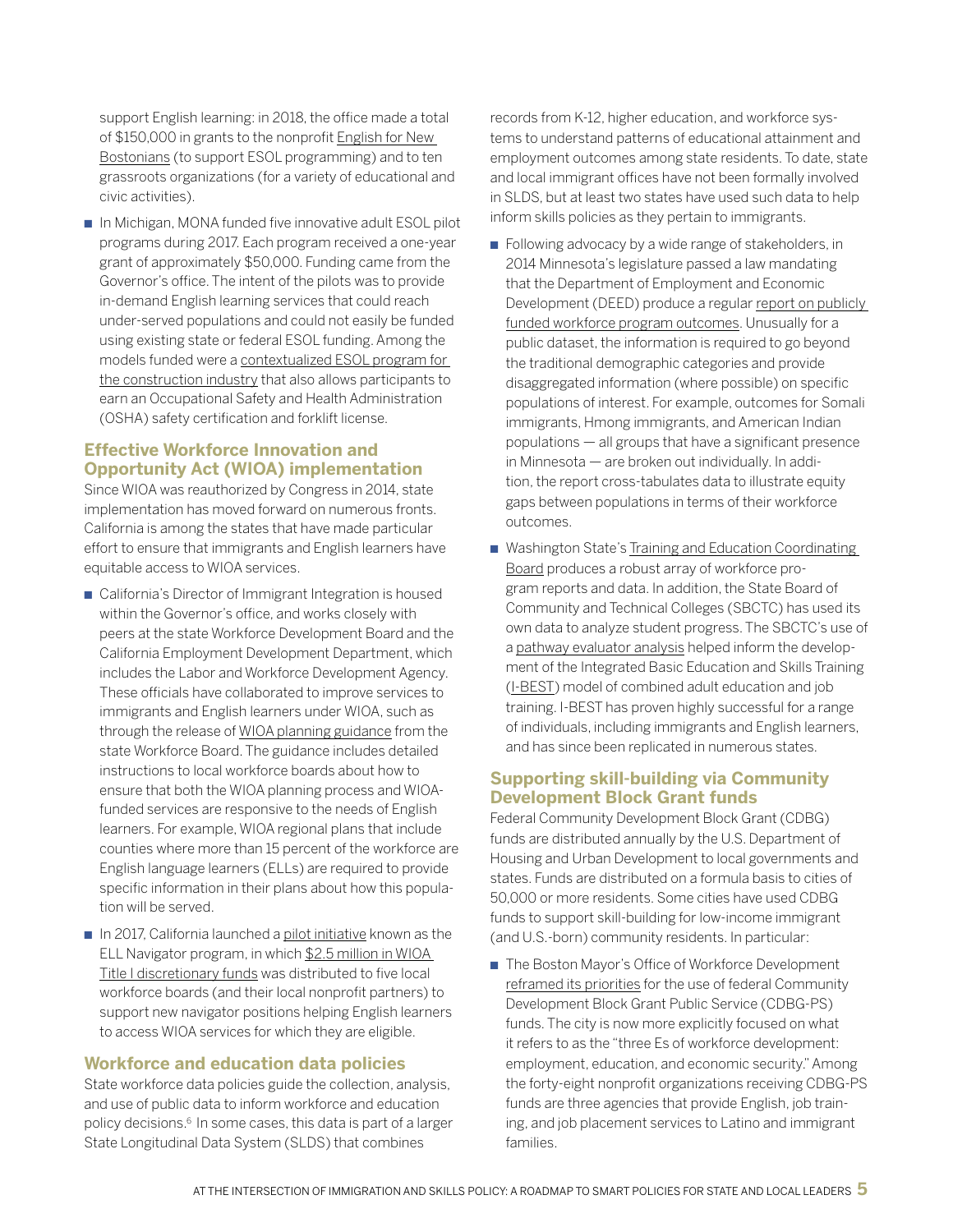■ The Seattle Office of Immigrant and Refugee Affairs (OIRA) has been a robust advocate for immigrant workforce issues. Acting in response to concerns that lower-level English learners were struggling to navigate the existing system, the office [developed a pilot program](https://www.nationalskillscoalition.org/news/blog/ready-to-work-seattle-creates-new-on-ramp-for-immigrant-english-learners) to provide English language, job preparation, and job placement services through community-based nonprofit partners. With the program design in hand, OIRA staff took advantage of the city's mandates under its Race and Social Justice Initiative to make the case for funding. The program, known as [Ready to Work,](http://www.seattle.gov/iandraffairs/RTW) was launched in 2016 using CDBG funds, and quickly demonstrated robust outcomes. City policymakers' interest in the program spurred an expansion to two additional neighborhoods in 2017 and 2018, using municipal funds allocated by councilmembers.

#### **Investing in career pathways**

While the term career pathways has been used in a variety of ways,<sup>7</sup> it commonly refers to a series of linked education and training steps — with multiple entry and exit points — that allow an individual to advance over time, attaining credentials and improving their ability to obtain employment and earn higher wages. States and cities have invested in career pathways through numerous different strategies and initiatives, though the work is often led by workforce and education agencies rather than immigrant affairs offices per se.

■ Although Idaho does not have a state-level Office of New Americans, the Idaho Office for Refugees and its refugee resettlement director have been leaders in developing partnerships with peer officials in the state Department of Labor as well as local nonprofit agencies. These partnerships have resulted in workforce-focused initiatives for refugees, who make up a significant portion of the foreign-born population in Idaho. For example, an Office of Refugee Resettlement Targeted Assistance discretionary grant was used to establish a Career Pathways Navigators Program, which provides funding and other support for Idaho refugees to complete short-term, in-demand career training and make progress on a career path. Target populations include women and youth. The Idaho Office for Refugees contracts with the nonprofit International Rescue Committee in Boise and College of Southern Idaho Refugee Center in Twin Falls to deliver these services.

#### **Upskilling of adult learners/ incumbent workers**

A frequent area of concern for immigrant advocates is how to ensure that workers have the opportunity to build skills and advance in the workforce. In addition to the numerous examples of upskilling for entry-level workers that are highlighted in the Business Case for Immigrant Skill-Building sidebar in this publication, states have also focused on

another population: Immigrants with degrees from abroad who are working in low-wage jobs that do not draw on their full talents and abilities.

- MONA's [Michigan International Talent Solutions](http://www.michigan.gov/ona/0,5629,7-323-75982---,00.html) (MITS) program provides direct assistance to immigrant jobseekers who have credentials from abroad. In addition to career coaching and job-placement assistance, MITS provides eligible candidates with an opportunity to improve their English language skills using an online tool from Education First. As appropriate, MITS participants can also receive up to \$6,000 in "re-skilling" assistance that allows them to pursue short-term training that will prepare them to use their international experience in a U.S. context. Re-skilling vouchers can be used at U.S. institutions such as community colleges or private training providers. Examples include training in QuickBooks software for bookkeepers or accountants, training in AutoCAD for architectural professionals, and numerous other opportunities.
- In 2014, the Massachusetts Governor's Advisory Council for Refugees and Immigrants and three state agencies convened a [statewide Task Force on Immigrant](http://salsa3.salsalabs.com/o/50862/t/0/blastContent.jsp?email_blast_KEY=1283813)  [Healthcare Professionals.](http://salsa3.salsalabs.com/o/50862/t/0/blastContent.jsp?email_blast_KEY=1283813) The Task Force was coordinated by the New Americans Integration Institute at the nonprofit Massachusetts Immigrant and Refugee Advocacy (MIRA) Coalition, and was charged with providing policy and program recommendations to advance the career opportunities and contributions of foreign-trained health professionals in the Commonwealth. The Task Force's [report and recommendations](http://www.miracoalition.org/images/stories/gac_task_force_report_final-12.18.14.pdf) identified a range of policy barriers and potential solutions to address Massachusetts' health workforce needs.
- Philadelphia's workforce board, known as Philadelphia Works, has provided support through WIOA Title I funding for the [International Professionals Program](https://welcomingcenter.org/ipp/) at the nonprofit Welcoming Center for New Pennsylvanians. The program serves individuals who have credentials from abroad but have not yet been able to find skill-appropriate work in the U.S. Select participants in that program are also eligible for the municipal fellowship program described in the Apprenticeship and work-based learning section above.

#### **Other policies**

In addition to the specific immigrant workforce development and adult education policies described above, there are four other areas in which states have advanced policies that can have a significant effect on immigrant students and workers.

■ At least eighteen states have implemented state-level [Integrated Education and Training \(IET\) policies](https://www.nationalskillscoalition.org/resources/publications/file/Final-IET-Scan.pdf) that go beyond what is required under federal WIOA legislation. These policies support the implementation of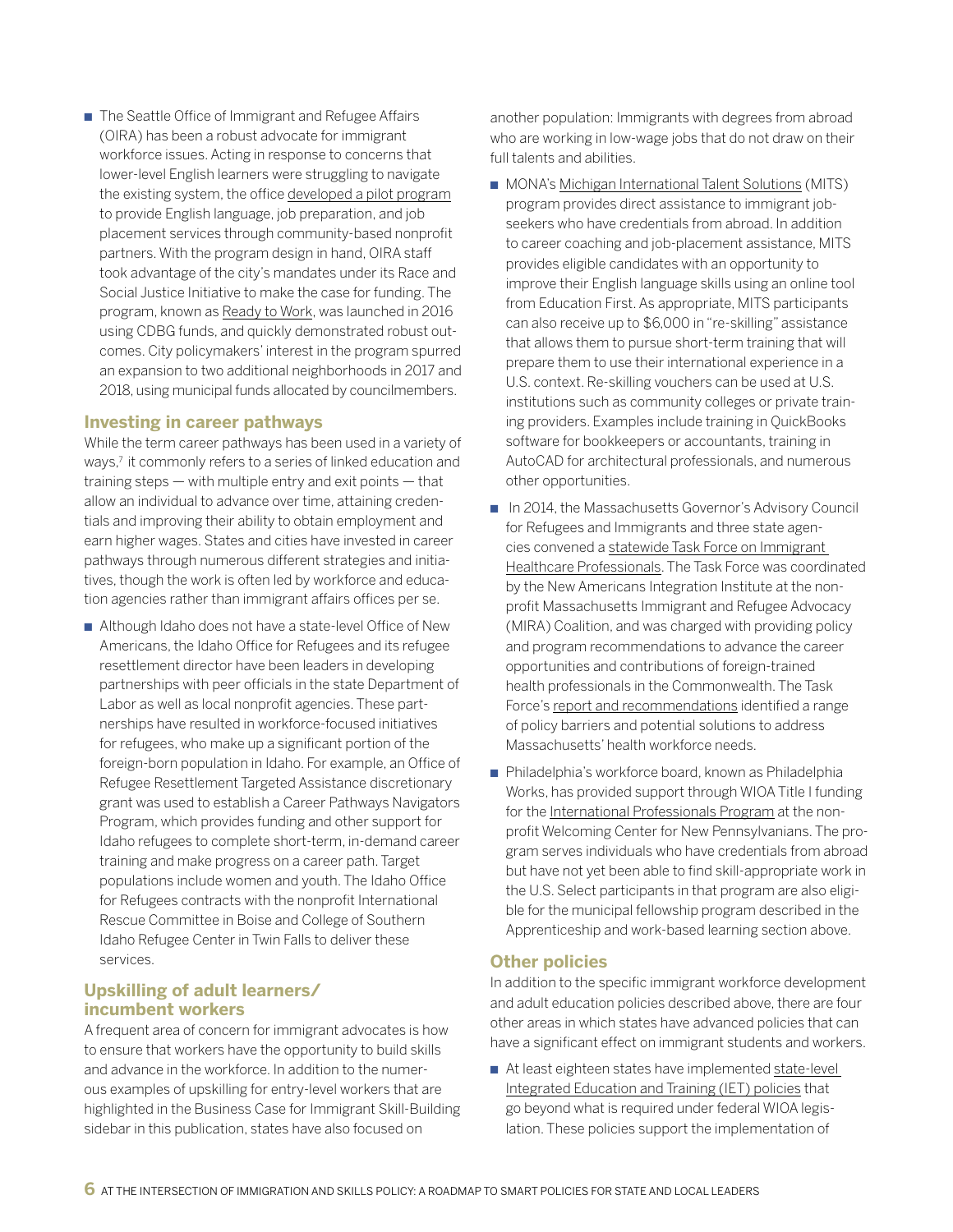programs that combine instruction in foundational skills such as math, reading, or spoken English with training for a specific occupation or industry. Such programs can be implemented by a community college, nonprofit community-based organization, or other education and training provider. Perhaps the best-known IET model is Washington State's I-BEST program (described above). While IET policies are not specific to immigrants, many IET programs serve immigrants and English learners.

- Twenty-eight states have established a [Seal of Biliteracy](http://www.ncsl.org/research/education/state-seals-of-biliteracy.aspx) that high school graduates may obtain on their diploma if they demonstrate proficiency in two or more languages. While not specifically designed as a policy for immigrants – the designation is not limited to students who speak English as a second language, but rather any student who meets bilingual requirements – the policy affirms the value of multilingual skills for young people moving into the workforce. The nonprofit New American Economy works with states to advance Seal of Biliteracy policies, and has researched the [demand for bilingual workers](https://research.newamericaneconomy.org/report/not-lost-in-translation-the-growing-importance-of-foreign-language-skills-in-the-u-s-job-market/) in the U.S. labor market.
- At least twenty states have established "tuition equity" policies allowing immigrant Dreamers (young

undocumented people who came to the U.S. as children) to pay in-state tuition rates at state colleges and universities.<sup>8</sup> These policies vary in scope, with some being restricted to a subset of Dreamers who have been granted Deferred Action for Childhood Arrivals (DACA) status. A handful of states, most notably California, allow undocumented students to access state-funded financial aid. (Dreamers and all undocumented people are not eligible for federal financial aid.)

■ Numerous states have embarked on initiatives around occupational licensing. While many of these efforts focus on veterans, military spouses, and/or people returning from incarceration, some are specifically inclusive of immigrants.9 Policy efforts may focus on increasing portability across state lines (such as by establishing reciprocity agreements with other states), improving transparency and navigability of the license application process (such as by publishing [licensing guides\)](https://www.michigan.gov/lara/0,4601,7-154-10573_68301---,00.html), removing duplicative requirements for licensure (such as requiring nurses to take an English exam despite having been educated in English), or creating new categories for licensure (such as by creating a hair braiding-only license that does not require applicants to meet the requirements for a full cosmetology license).

## ADVANCING IMMIGRANT WORKFORCE ISSUES WITHOUT A STATE-LEVEL OFFICE

Although Maryland does not have an Office of New Americans, state officials have nonetheless spearheaded a range of innovative immigrant workforce efforts. Officials within the state's Department of Labor, Licensing, and Regulation (DLLR) oversee a [New Americans](https://www.dllr.state.md.us/employment/newamerwrkforce.shtml)  [Initiative](https://www.dllr.state.md.us/employment/newamerwrkforce.shtml), and have worked to weave immigrant adult education and workforce issues into the larger fabric of state skills policies.

- n In 2017, DLLR issued joint assessment [guidance](https://www.dllr.state.md.us/employment/mpi/mpi3-17.pdf) to its local partners. The guidance was [intended](https://www.nationalskillscoalition.org/news/blog/new-maryland-policy-will-encourage-better-coordination-between-wioa-title-i-and-title-ii) to limit duplicative testing of adult learners and jobseekers as they move back and forth between the adult education and workforce systems. English learners are among the populations most affected by this redundancy.
- n 2018, DLLR invested [nearly \\$1 million in WIOA Title I discretionary funds](http://dllr.maryland.gov/whatsnews/careerpath.shtml) to support Career Pathways programming. A key feature of the projects was to promote co-enrollment of participants in WIOA Title I (workforce) and Title II (adult education) services. Grants were made to local workforce boards that partnered with adult education providers. Two out of three grantees chose to [focus on](https://www.nationalskillscoalition.org/news/blog/maryland-uses-nearly-1-million-in-wioa-discretionary-funds-to-support-career-pathways-via-co-enrollment) [English learners.](https://www.nationalskillscoalition.org/news/blog/maryland-uses-nearly-1-million-in-wioa-discretionary-funds-to-support-career-pathways-via-co-enrollment)
- <sup>n</sup> DLLR also supported the nation's first competency-based (as opposed to clock-based) apprenticeship program in Baltimore, which included immigrants among its target populations. See the Apprenticeship and work-based learning section of this publication to learn more.
- <sup>n</sup> DLLR participates in the [Maryland Skilled Immigrants Task Force,](https://www.dllr.state.md.us/employment/skilledimmigrant.shtml) a consortium of public and private workforce development organizations that seek to leverage the skills that foreign-trained immigrants bring to the United States to meet local job market demand.
- n addition to DLLR's state-level work, the Montgomery County, Maryland, Department of Health and Human Services supports a [Welcome Back Center of Suburban Maryland](http://www.lhiinfo.org/en/programs-and-activities/welcome-back-center-of-suburban-maryland/) (WBC) for immigrant health workers. WBC's [innovative model](https://www.wbcenters.org/) builds on the personal and professional assets of immigrant nurses, behavioral health workers, and others to connect them with appropriate education and workforce opportunities. Its mission is to further address health professional shortages, diversify the health workforce, provide economic opportunities to underutilized individuals as they return to work in the health field, and enhance health outcomes of the entire community.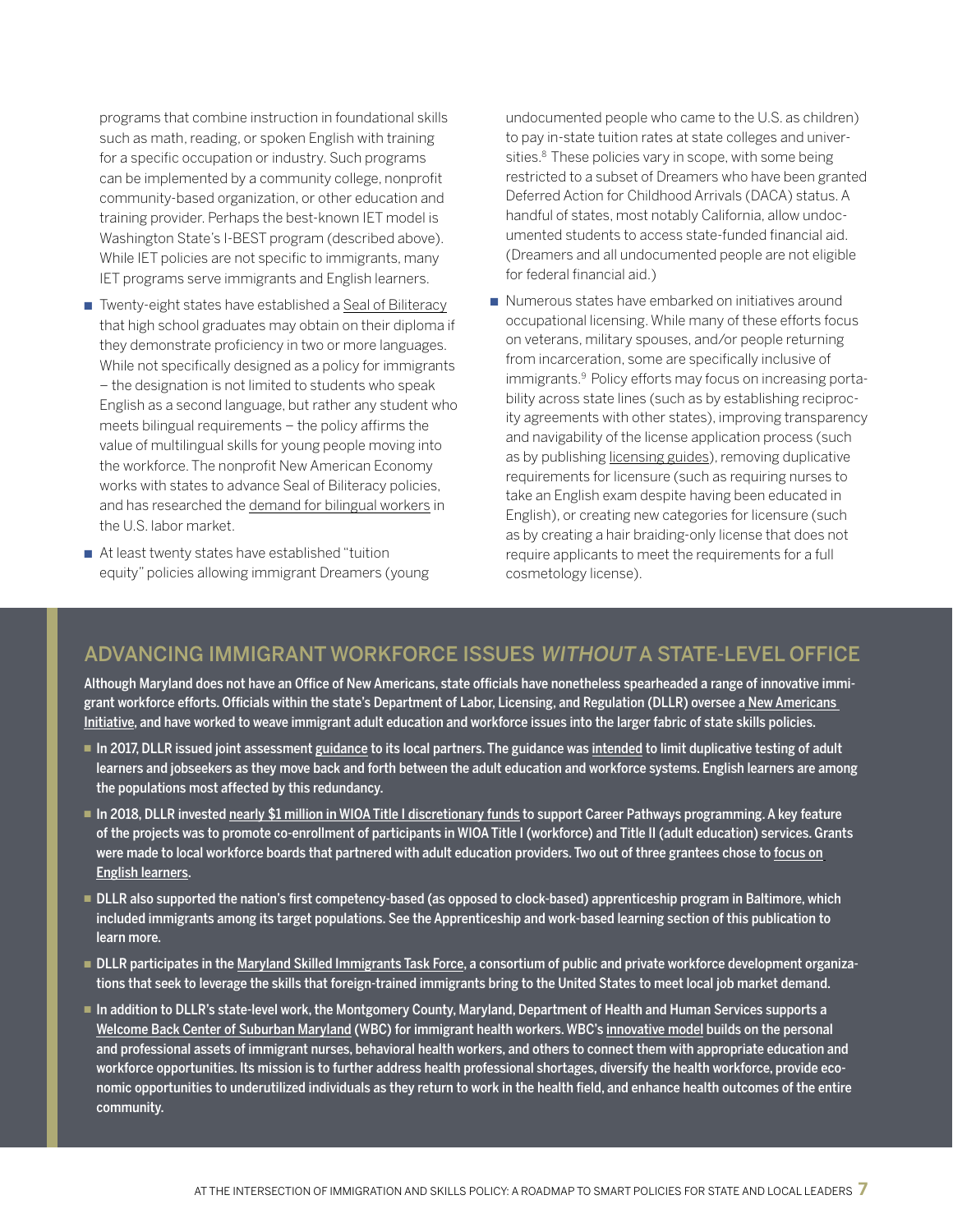# THE BUSINESS CASE FOR IMMIGRANT SKILL-BUILDING

Businesses, including small and mid-sized companies, as well as chambers of commerce and industry associations, play an important part in state and local conversations about immigrant workforce issues. Employers help shape skills policies by identifying their talent needs, informing curriculum development and workforce program design, and advocating for policies that invest in proven strategies for upskilling workers.

Data about businesses' skill needs helps to inform local and state policymakers about the specific labor market demands in their particular communities. In a few cases, this includes skills that immigrants may be more likely to have – such as bilingual abilities – but in many cases the necessary skills can be supplied by U.S.-born and immigrant workers alike. As a result, policies that address business skill needs can and should be inclusive of but not limited to immigrant workers.

To date, businesses have typically engaged with state and local immigrant affairs offices as part of community immigrant integration planning processes such as those led by the [Gateways for Growth](https://www.newamericaneconomy.org/press-release/25-communities-selected-for-gateways-for-growth-challenge-round-ii/) initiative, and/or as part of citizenship and naturalization campaigns such as those led by [Cities for Citizenship](http://www.citiesforcitizenship.com/).

As a result, there is significant room for expansion in how municipal and state immigrant affairs offices engage with local business leaders. Officials could consider convening or supporting a [sector partnership](https://www.nationalskillscoalition.org/state-policy/sector-partnerships) in an industry with a significant concentration of immigrant [workers](https://www.nationalskillscoalition.org/news/blog/blending-employer-worker-investments-to-foster-upskilling), or advancing policies that incentivize local employers to provide [upskilling](https://www.nationalskillscoalition.org/news/blog/business-investment-in-upskilling-for-incumbent-workers-lessons-from-a-pre-lean-esol-program-in-massachusetts) for their existing workforce. (NSC's Foundational [Skills in the Service Sector](https://www.nationalskillscoalition.org/news/blog/nscs-new-report-explores-role-of-skill-building-for-service-sector-workers) report offers numerous examples of policies that can support businesses' investment in worker skill-building.)

In addition, immigrant affairs offices could identify opportunities to strengthen connections with business leaders who are already engaging with state and local government via the workforce system, such as those who sit on their local workforce development board.

## **The broader context: state and local goals for education and workforce**

Immigrant workforce goals are sometimes explicitly but more often implicitly connected to broader goals or mandates established by state and local officials. Policymakers can increase immigration advocates' buy-in and support for these goals by more deliberately drawing connections between the big picture goal and how immigrant workforce initiatives are supporting it. Similarly, helping so-called "mainstream" stakeholders see how investments in immigrant skills are driving toward a shared policy goal can help build support for immigrant affairs offices' activities.

Two examples help illustrate the potential. First, forty states have now set postsecondary credential attainment goals for their residents.<sup>10</sup> In almost all cases, for states to succeed in these goals it will be necessary to incorporate immigrant adult learners and workers.

For instance, Texas has set a goal of having 60 percent of state residents ages twenty-five to thirty-four attain a postsecondary credential by 2030. Immigrants represent 17 percent of Texas residents overall, and are a disproportionately large portion among those who could be engaged in upskilling: While 37 percent of U.S.-born Texans have a high school diploma or less, that number rises to 61 percent of among immigrant Texans.

NSC has produced a series of [fact sheets](http://www.nationalskillscoalition.org/federal-policy/immigration) highlighting the role that could be played by immigrants in helping states such as Texas meet their credential attainment goals.<sup>11</sup>

As a second example, states are required to set adult education and workforce performance targets as part of federal legislation such as WIOA. While specific WIOA targets are set on a state-by-state basis, all states must report on the same six performance measures. These include a focus on program participants' educational attainment (such as earning a high school equivalency credential or making a transition to postsecondary education) and success in the labor market (employment, median earnings).

Immigrants are an important piece of the puzzle for many states in achieving their WIOA performance goals. Although specific data on how many WIOA participants are immigrants is not collected, states are required to report on how many WIOA participants are in English language classes or are Limited English Proficient (LEP). Fully one-third of all WIOA Title II adult education participants nationwide (approximately 500,000 people) are enrolled in English language classes.

As these two examples demonstrate, both immigrant advocates and state and local policymakers have an interest in more explicitly drawing connections between immigrants and broader education and workforce policy goals. Regardless of whether the specific goal is to improve postsecondary access and success, address the skill-building needs of working learners or young parents, improve transitions between career and technical education programs and apprenticeship programs, or something else, an intentional focus on these connections can foster greater support and momentum from new and existing stakeholders.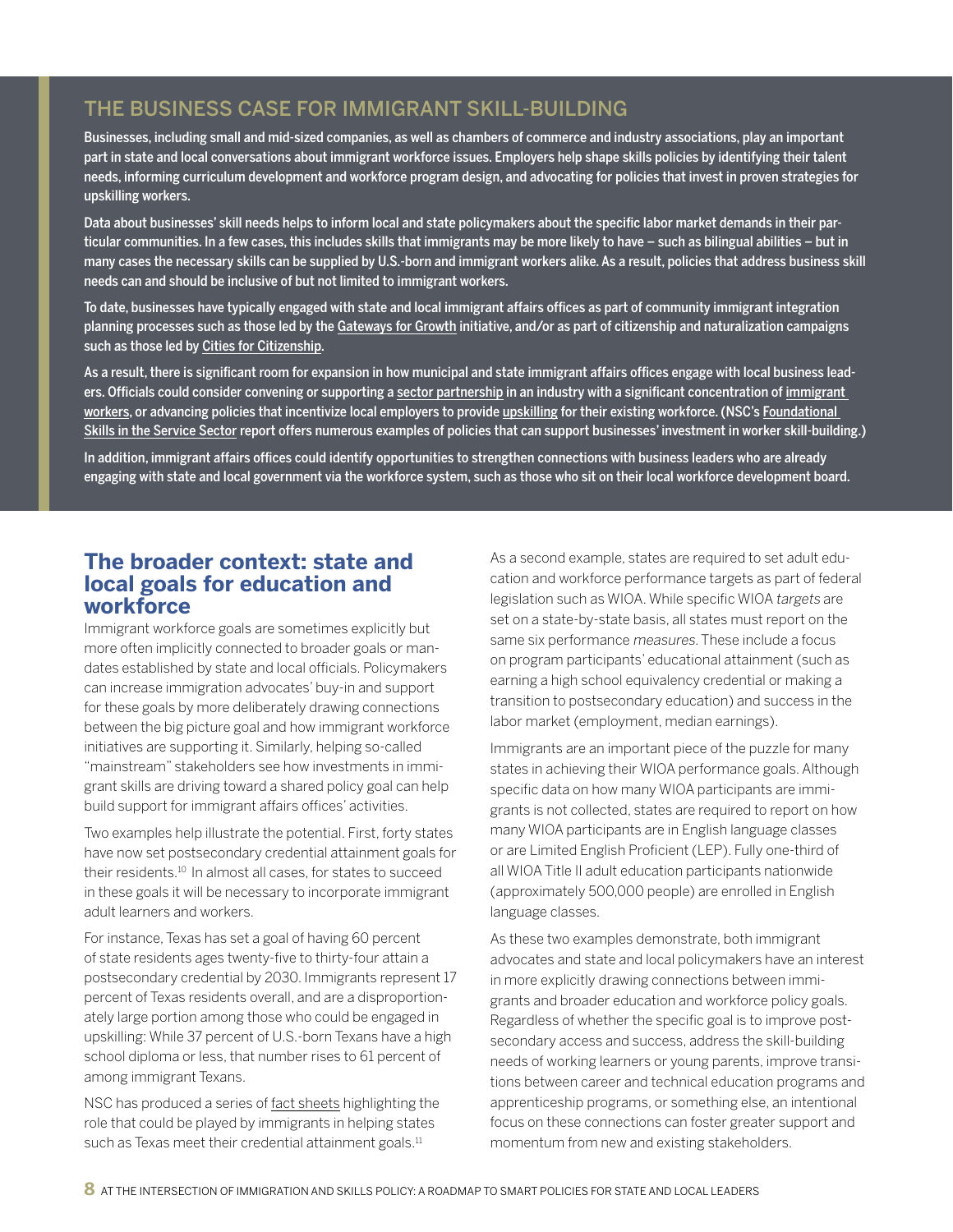

### **Putting the pieces together: how immigrant affairs offices and workforce/education agencies can inform each other's work**

As detailed above, while state and local immigrant affairs offices have a wide mandate for addressing constituents' needs, adult education and workforce issues are a frequent area of activity. At the same time, the limited personnel and budgets of these offices can preclude them from being able to advance education and workforce policies and programs on their own. Instead, offices can enact change via formal and informal collaborations with public-agency peers and community organizations. Below are specific recommendations for newly formed and long established immigrant offices, as well as their fellow public agencies in education and workforce.

#### **Recommendations for established state and local immigrant affairs offices**

 $\blacksquare$  Design formal mechanisms for immigrant affairs offices to participate in workforce and education policy decision-making. Depending on the specific structure and policy landscape of the state or municipality,

this could include appointing immigrant-affairs officials to the state or local workforce board, including them as part of a Workforce or Skills Cabinet, requiring a higher education coordinating board to invite a representative from the immigrant office to regular meetings, or another approach.

Explore how non-skills issues can be a gateway to foster connections with other public agencies and eventually expand into addressing skills policy. For example, a number of municipal immigrant affairs offices hold responsibility for ensuring that their peer agencies provide "language access" – that is, that they are equipped to serve city residents who do not speak English as a primary language. While this is an important (and legally mandated<sup>12</sup>) mission in and of itself, the process of working with city health centers, police departments, and other agencies to ensure language access can also help immigrant offices to surface valuable data on the need for greater investment in English language classes (including the specific neighborhoods where resources are most needed). In addition, it can shed light on ways that municipal government can improve language access by improving its own employment and upskilling processes, such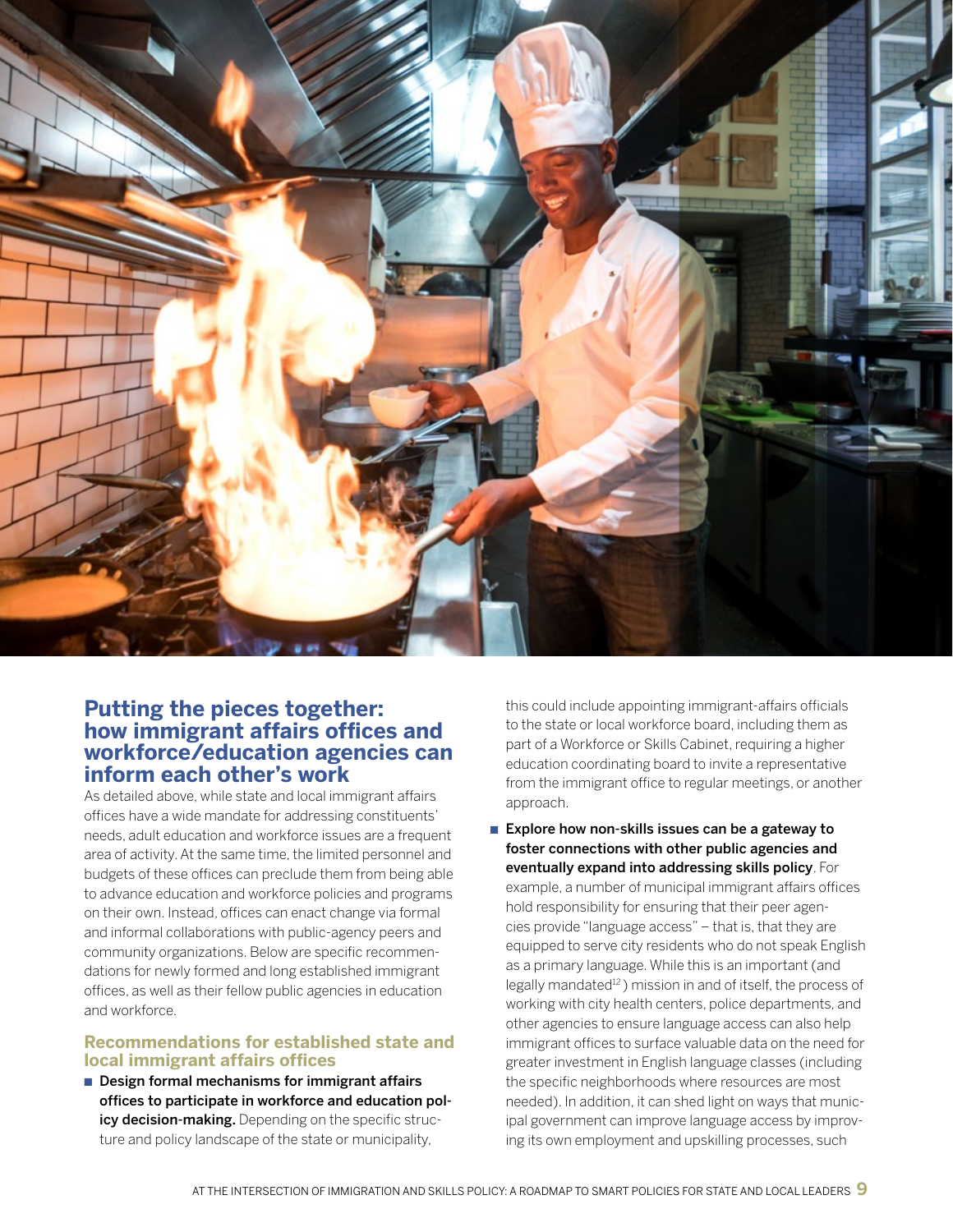as by providing additional points on a civil service exam for bilingual candidates, or offering work-based learning opportunities to jobseekers who bring relevant experience to city government.

- $\blacksquare$  Identify opportunities to assist education and workforce partners in meeting broader policy mandates. Whether the goal is higher participation in apprenticeship programs, improved adult literacy, better high school completion rates, increased parent engagement in the school system, decreased recidivism, or something else, immigrant affairs offices can make themselves welcome at the policy table by arriving with solutions. Immigrant offices are uniquely positioned to help education and workforce agencies understand the specific role and contributions of immigrant adult learners and workers in meeting overall policy goals.
- $\blacksquare$  Capitalize on the convening power of public agencies. Government offices have a valuable ability to bring diverse partners to the table, including community members, business leaders, labor unions, and others. Immigrant affairs offices can strengthen the design of new education and workforce policies by bringing together stakeholders to provide input at an early stage, and can improve the odds of high-quality, broad-based implementation by partnering with nonprofit organizations that have earned the trust of immigrant communities and will be crucial allies in carrying out new policies.
- **n** Pursue an inside/outside strategy. Immigrant affairs offices can provide seed funding or initial technical advising to assist nonprofit agencies in implementing pilot workforce programs as a proof of concept, while simultaneously advocating for long-term, deeper public investment in effective models. Even if immigrant affairs offices are unable to fund programmatic activities, it may be possible to support a third-party evaluation of pilots in order to assess their viability and document their effectiveness.
- $\blacksquare$  Ensure that immigrants themselves are engaged in the design and implementation of workforce and education policies. Whether through an office of immigrant affairs or otherwise, state and local governments have both an opportunity and a responsibility to ensure that immigrant residents can provide feedback on the policies and programs designed to serve their communities. This on-the-ground expertise can help policymakers to avoid expensive missteps and achieve widespread participation in city- or state-wide initiatives.

#### **Recommendations for newly created immigrant affairs offices**

 $\blacksquare$  Consider housing the office within a labor, education, or economic development agency. While state and local contexts vary, placing an immigrant office under a

labor department or similar agency sends a strong signal about the centrality of workforce development to the locality's immigrant integration agenda. Such a decision also emphasizes the importance of immigrant workers and adult learners to broader workforce, economic development and revitalization efforts, and provides a natural connection point for chambers of commerce and business owners interested in how immigration issues intersect with their talent development needs.

- $\blacksquare$  Recognize the specific expertise contributed by staff appointed to immigrant offices and ensure they have opportunities to build their skills. The truism that "personnel makes policy" illustrates the importance of understanding what type of professional expertise political appointees and civil service staff bring to an immigrant office. For example, individuals who are trained as attorneys will bring a different lens than those trained in small business development. Perhaps more importantly, people coming from other public policy roles will bring a familiarity with the levers of government, while individuals who come from a nonprofit advocacy organization will typically bring experience in organizing and coalition building, and people who come from private industry will have a wealth of business relationships to draw on. In each case, staff may benefit from opportunities to bolster their existing expertise with other formal or informal training to address particular skills needed in their new roles.
- $\blacksquare$  Draw on insights from established immigrant affairs offices. There is a rich array of opportunities for staff of newly formed immigrant offices to learn from their more established peers. Organizations such as the National Governors Association, U.S. Conference of Mayors, and the Welcoming Economies Global Network; events such as the National Immigrant Integration Conference; and alliances such as Cities for Action all provide fertile ground for civic leaders interested in drawing on their peers' experience. This opportunity is especially important when it comes to the nuts-and-bolts of how immigrant affairs offices have innovated in the use of federal funds, redesigning policy documents, or similar activities.
- **n** Build inclusion in from the beginning. While it is natural and appropriate for immigrant affairs offices to focus specifically on immigrant constituents, designing them from the beginning to not just focus on immigrants but on the two-way interaction between immigrants and receiving communities can ensure greater success and a broader base of support. In particular, initiatives developed to meet the specific needs of immigrant residents can achieve more sustainable results if they can expand to address similar barriers or assets among U.S.-born community members.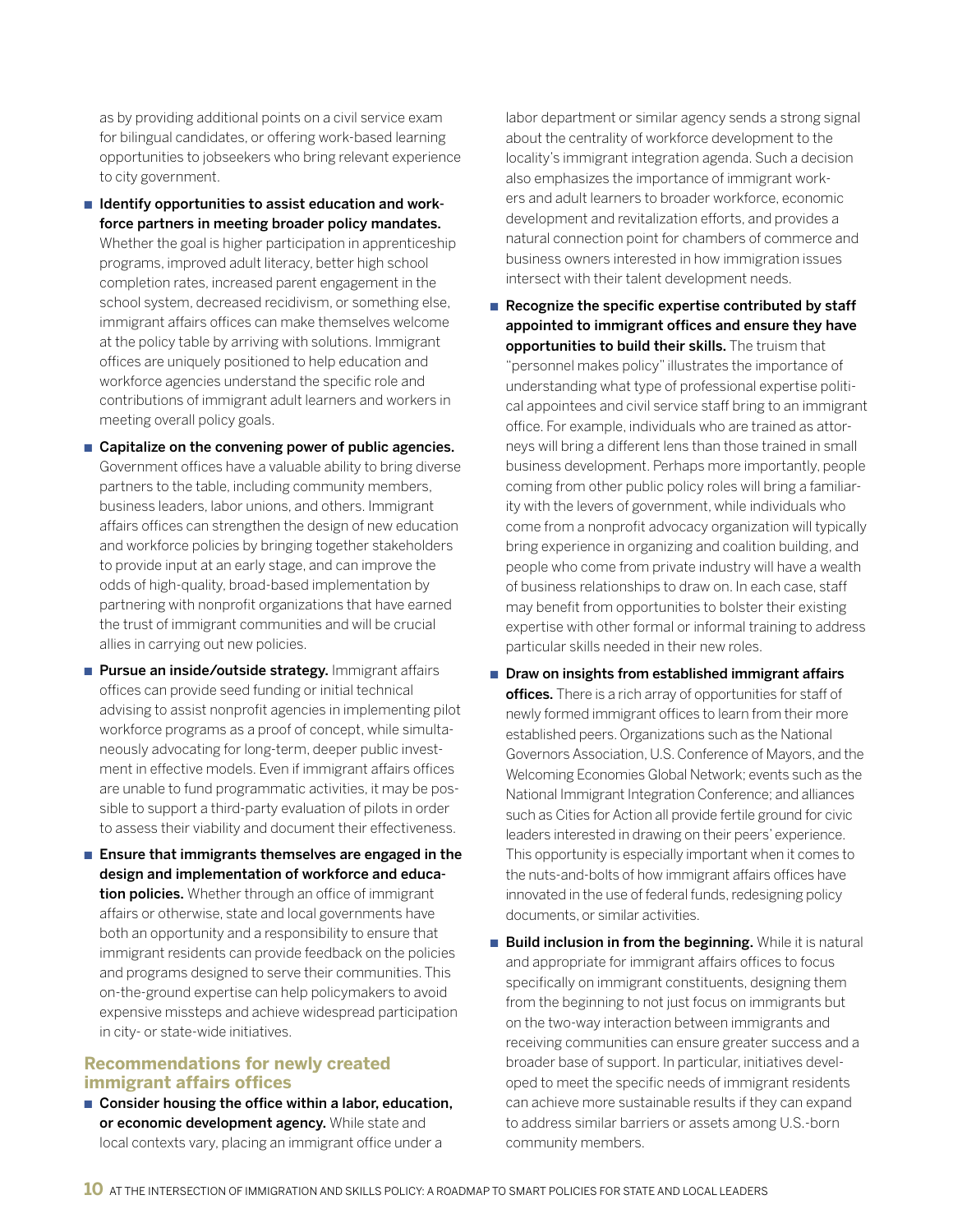

Rather than fighting for a programmatic budget, fight for a seat at the table and ability to be a creative policy entrepreneur. It is understandable for immigrant affairs offices to want to seek funding for their own budgets. However, evidence suggests that more influential and enduring change can often be advanced if immigrant officials have an opportunity to shape the design and implementation of the significant investments already overseen by their peers in labor and education agencies. The lack of daily programmatic responsibilities and contract oversight can actually free up immigrant affairs officials to think creatively about mechanisms for accomplishing shared policy goals. Similarly, while it may be tempting for other city agencies to "hand off" responsibility for immigrant services to these offices, this approach undercuts the vital message that so-called mainstream agencies should themselves build expertise in serving all constituents, including immigrants.

#### **Recommendations for workforce and education agencies**

■ "Cross-fertilize" business leaders' input on immigration and skills policy goals. Business leaders - including those who represent small and mid-sized companies, large corporations, and industry associations or chambers of commerce – are an important voice in workforce, adult education, and immigrant integration policy conversations. Their input on talent development needs can shape public policies for training incumbent workers, assisting new workers to enter or transition into the labor force, and upskilling or reskilling individuals who have been dislocated or laid off from their jobs. Yet while business leaders are also engaged in immigrant-integration conversations, to date there have been relatively limited attempts to ensure that – for example – businesses weighing in on a city's immigrant integration plan are also being invited to participate in a locality's established processes for providing input on their skill needs. More purposely facilitating these connections can ensure that workforce recommendations are reflective of the full range of talent needs among local companies – such as bilingual workers or those with import/export experience.

n Incorporate an immigrant lens into state and local workforce data policy. States are increasingly using SLDS to assess progress toward education and workforce